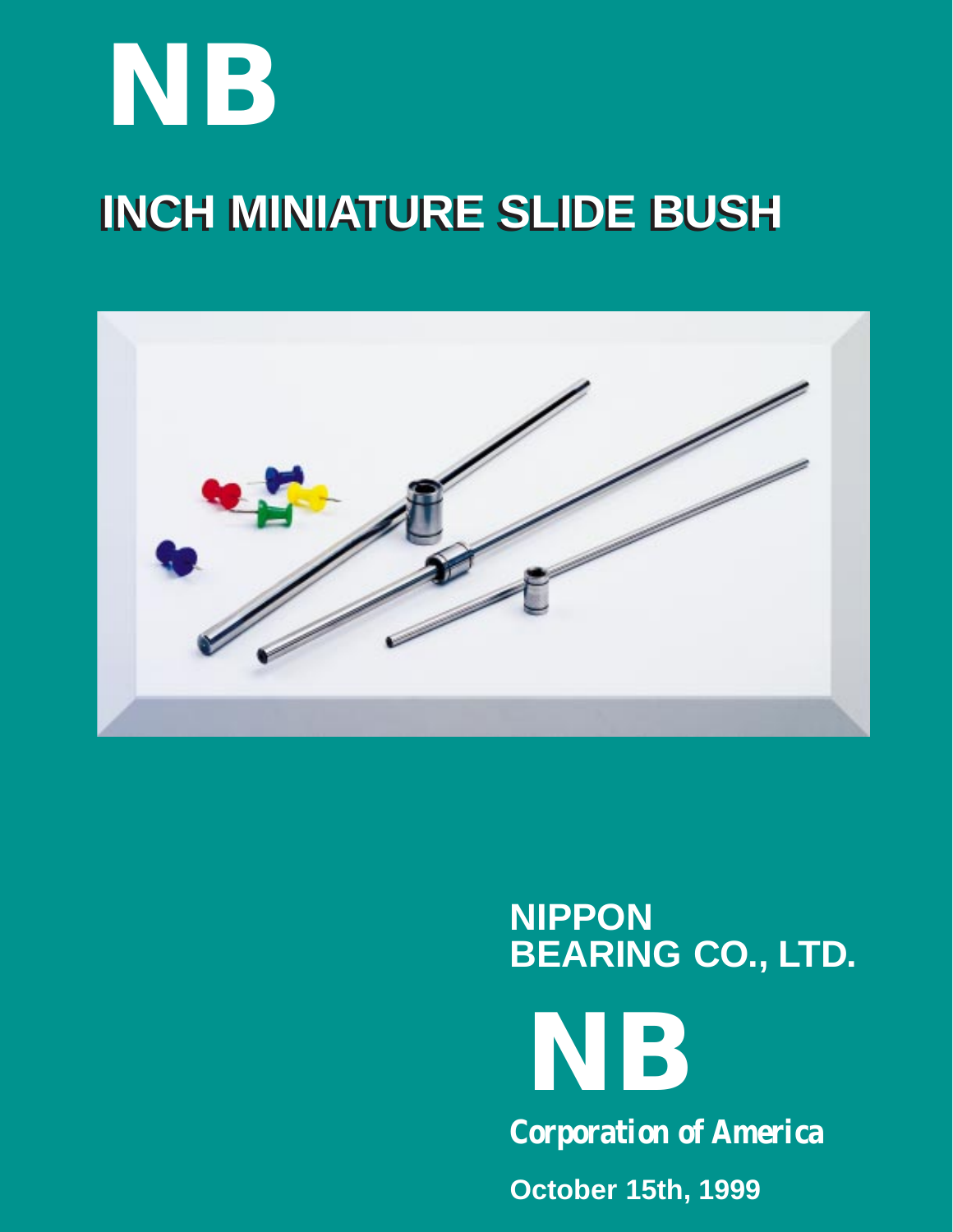### **Specifications for Inch Miniature Slide Bush**





| Nominal<br>Shaft<br>Diameter<br>$Inch$ /<br>mml | Part<br>Number |           | Ball<br>Circuit | Weight<br>g | dr<br>Tol.<br>$+0$<br>0.00035 Inch / | D<br>mm                    | Tol.            | Tol.<br>$+0$<br>$-0.008$                           | в<br>Tol.<br>$+0$<br>0.008<br>$\overline{\phantom{a}}$ | W               | D <sub>1</sub>   | Eccentricity | Radial<br>Clearance | Basic Load<br>Rating<br>dynamic<br>C N | static<br>Co <sub>N</sub> |
|-------------------------------------------------|----------------|-----------|-----------------|-------------|--------------------------------------|----------------------------|-----------------|----------------------------------------------------|--------------------------------------------------------|-----------------|------------------|--------------|---------------------|----------------------------------------|---------------------------|
| 0.1250"<br>3.175 mm                             | sws            | <b>2G</b> | 4               | 2.8         | 0.1250<br>$3.175$ mm                 | 0.3125<br>7.938mm          | $+0$<br>0.00040 | 0.500<br>12.700mm 9.35mm                           | 0.3681                                                 | 0.0280<br>.71mm | 0.2902<br>7.37mm | 0.0003"      | $-0.00008"$         | 59                                     | 76                        |
| 0.1875"<br>4.763 mm                             | sws            | 3G        | 4               | 3.6         | 0.1875<br>4.763mm                    | 0.3750<br>9.525mm          | $+0$<br>0.00040 | 0.562<br>14.275mm 10.95mm                          | 0.4311                                                 | 0.0280<br>.71mm | 0.3520<br>8.94mm | 0.0003"      | $-0.00010"$         | 91                                     | 110                       |
| 0.2500"<br>$6.35$ mm                            | sws            | 4G        | 4               | 9.5         | 0.2500                               | 0.5000<br>6.350mm 12.700mm | $+0$            | 0.750<br>0.00045 19.050mm 12.98mm 1.992mm 11.906mm | 0.5110                                                 | 0.0391          | 0.4687           | 0.0003"      | $-0.00010"$         | 206                                    | 265                       |